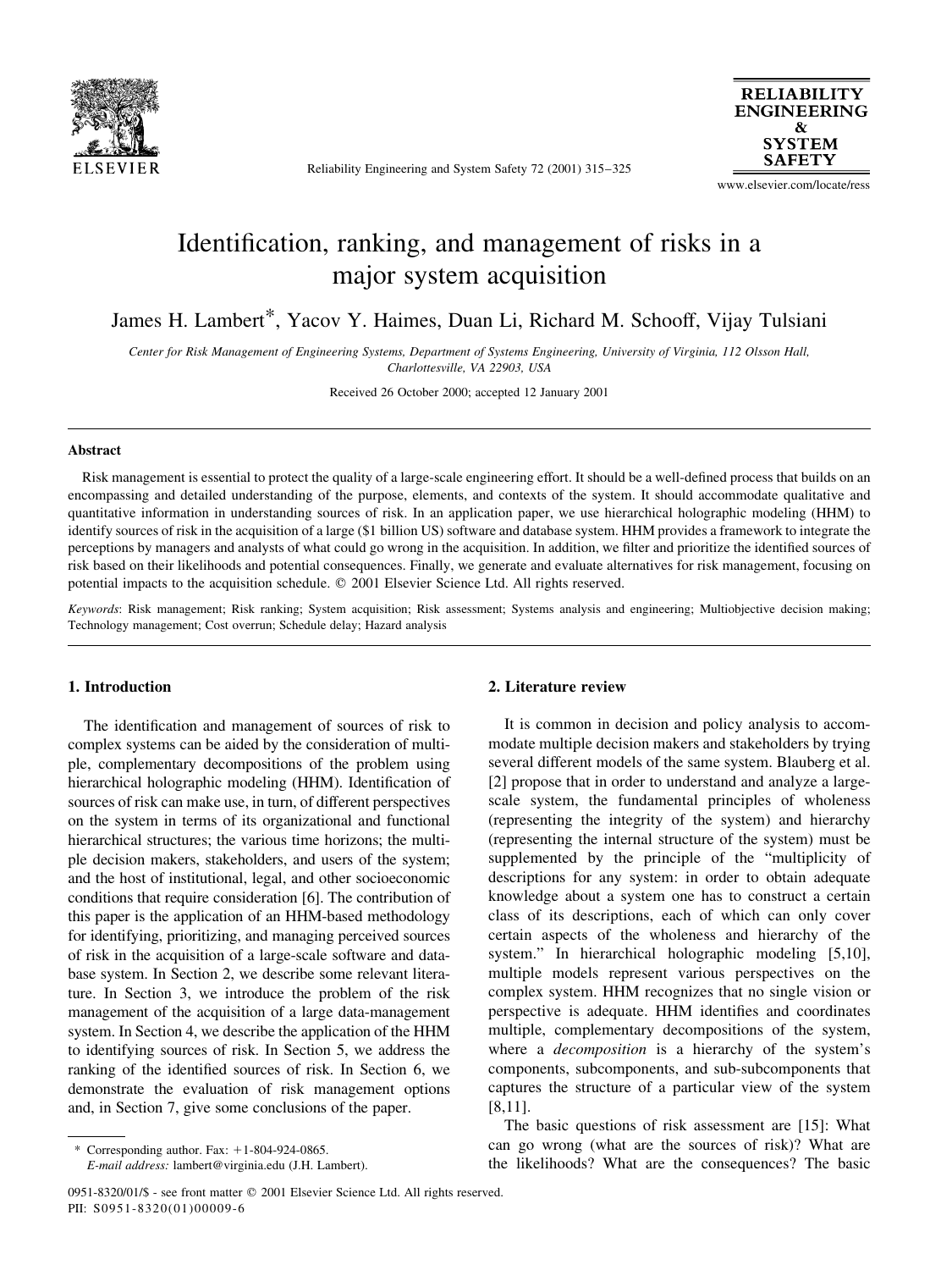questions of risk management are [6]: What risk management policies are available? What are the costs, risk measures, and trade-offs associated with the policies? What are the impacts of current decisions on future options? Ranking of sources of risk to complex systems has been considered by Morgan et al. [18,19], and Webler et al. [24]. Preliminary hazard analysis; subsystem and system hazard analyses; and failure modes, effects, and criticality analysis (FMECA) are described by Kales [13], Bahr [1], Kumamoto and Henley [16], and Roland and Moriarty [22] (the terms failure scenario, hazard, and source of risk are for us equivalent, and source of risk is used herein. The term risk itself implies the variety of measures of the probability and severity of adverse effects to performance, revenues, costs, and schedule [14,15,17]). Typically hazard analyses proceed from a single hierarchical decomposition of the functions of the system (see, e.g.  $Ref. [1]$ ).

Haimes and Li [7] describe how alternate perspectives can be used to generate a more complete representation of sources of risk [7,12]. HHM has been applied to support software development [3] and global sustainable development [9]. The analytic hierarchy process, which is used below for resource allocation to risk management, and other methodology of multiattribute analysis are described by Pomerol and Barba-Romero [21] and Saaty [23]. Oliver and Smith [20] describe the methodology of influence diagrams, which are also used below, for decision and policy analysis. Grey [4] describes methodology for quantification of cost-overrun and schedule risks in project management.

## 3. Problem description

Managers of a large database acquisition project commissioned the authors to provide support to their risk management effort. The complexity of the project involved advanced hardware and software, translation of an immense database of text and graphics, personnel from many organizational units, transitional program phases spanning more than five years in implementation, and over one billion dollars (\$1 billion US) in investment. First, a process for identification of the sources of program risk by the system managers and the analysts was needed. Next, it was important for program managers to agree on priorities to reduce the likelihood of the program failing to meet its schedule, cost, and performance objectives. A ranking methodology was developed to improve the allocation of limited resources for risk management. Lastly, alternative policies for risk management of the acquisition schedule were developed and evaluated. Numerous interviews with program managers and technical experts were conducted at the work site by the analysts. Reviews of internal documents were also essential to the process of identifying, prioritizing, and mitigating sources of risk.

#### 4. Identification of sources of risk

Information has been collected in an integrated approach using six mechanisms:

- 1. Interviews at the work site with approximately twenty managers.
- 2. Review of requirements documents and other program planning materials.
- 3. Review of third-party analyses of the cost and schedule for the project.
- 4. Review of a list of risks prepared by program managers.
- 5. Consultation with a third-party management consultant familiar with the program.

Fig. 1 depicts the multiple views of the software acquisition using the HHM approach. The methodological framework for identifying sources of risk associated with the system consists of eight major perspectives as depicted in Fig. 1: (a) program consequence (technical, cost, schedule, and the user); (b) management of change (personal trustworthiness, interpersonal trust, managerial empowerment, and institutional alignment); (c) system acquisition (contractor, contract management, requests for proposal (RFPs) and contracts, and system integration); (d) temporal (design and planning, transition, steady state, and system expansion); (e) modal (external, hardware, software, organizational, and human); (f) information management (process control, information storage and retrieval, information transmission, and data analysis); (g) functional (subsystems U, V, W, X, Y and Z); and (h) geographical (primary site, secondary site, region P, region Q, and region R).

The identification of sources of risk relies on the multiple decompositions, or perspectives. After each main-level vision is introduced, a more detailed and comprehensive discussion of the underlying hierarchical structures is begun. In interviews with experts to identify new sources of risk to the large-scale technological system, an initial subset of two or more of the hierarchy's decompositions is used to formalize and structure the identification process. Later, inclusion of additional decompositions provides increased detail and focus to the identification process. For example, one vision or decomposition of the risk for the database system is the *functional* perspective, focusing on the various services that the system will provide. From a functional view, the database system is decomposed into five major subsystems. These functional areas are then evaluated for sources of risk by cross-reference to other decompositions. Another vision of the HHM relates to the acquisition process over time. Each of the overlapping stages of the system acquisition, although not sharply distinguishable, constitutes a subsystem in the *temporal* decomposition as depicted in Fig. 2. Each stage in the temporal decomposition can be viewed as a temporary fixing of the time frame, for example the design-and-planning stage, in the acquisition process. Within each fixed-time frame, risks associated with